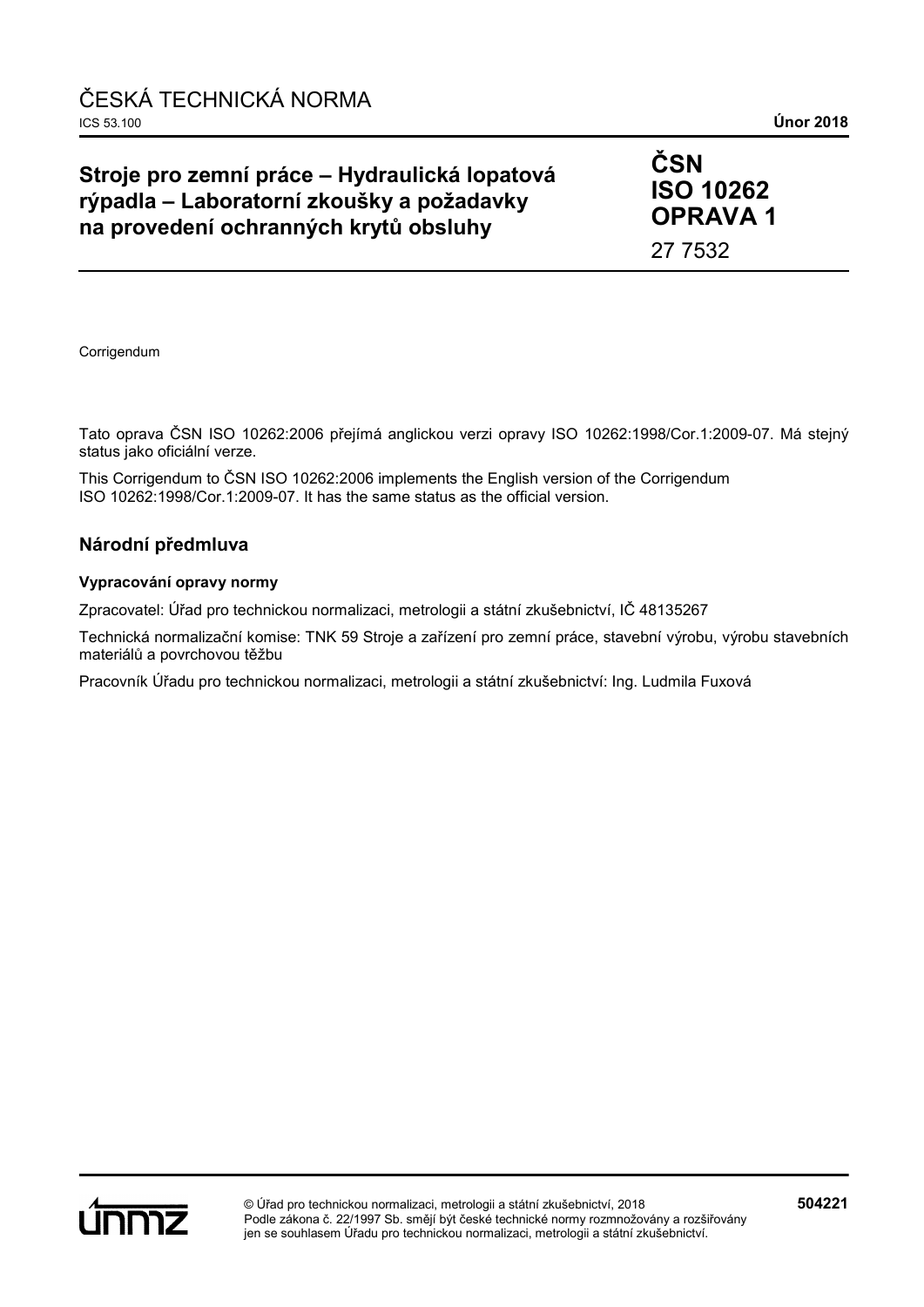

Published 2009-07-15

INTERNATIONAL ORGANIZATION FOR STANDARDIZATION • МЕЖДУНАРОДНАЯ ОРГАНИЗАЦИЯ ПО СТАНДАРТИЗАЦИИ • ORGANISATION INTERNATIONALE DE NORMALISATION

# **Earth-moving machinery — Hydraulic excavators — Laboratory tests and performance requirements for operator protective guards**

TECHNICAL CORRIGENDUM 1

*Engins de terrassement — Pelles hydrauliques — Essais de laboratoire et critères de performance des structures de protection de l'opérateur* 

*RECTIFICATIF TECHNIQUE 1*

Technical Corrigendum 1 to ISO 10262:1998 was prepared by Technical Committee ISO/TC 127, *Earth-moving machinery*, Subcommittee SC 2, *Safety, ergonomics and general requirements.* 

*Page 5, 5.2.2*

Replace the last sentence of the third unnumbered list element with the following:

 $\overline{a}$ 

"The DLV shall be positioned at the SIP5) in accordance with ISO 5353 and ISO 3164 and be fixed firmly to the same part of the machine to which the operator seat is secured;"

*Page 10, 8.2*

Replace the last sentence with the following, in which "front" has replaced "top".

"If the test object penetrates through the front guard, it shall be considered to have failed the test."

*Page 10, 8.3*

Renumber the second 8.3.1 as 8.3.2, and the existing 8.3.2 to 8.3.4 as 8.3.3 to 8.3.5, respectively.

©ISO 2009 – All rights reserved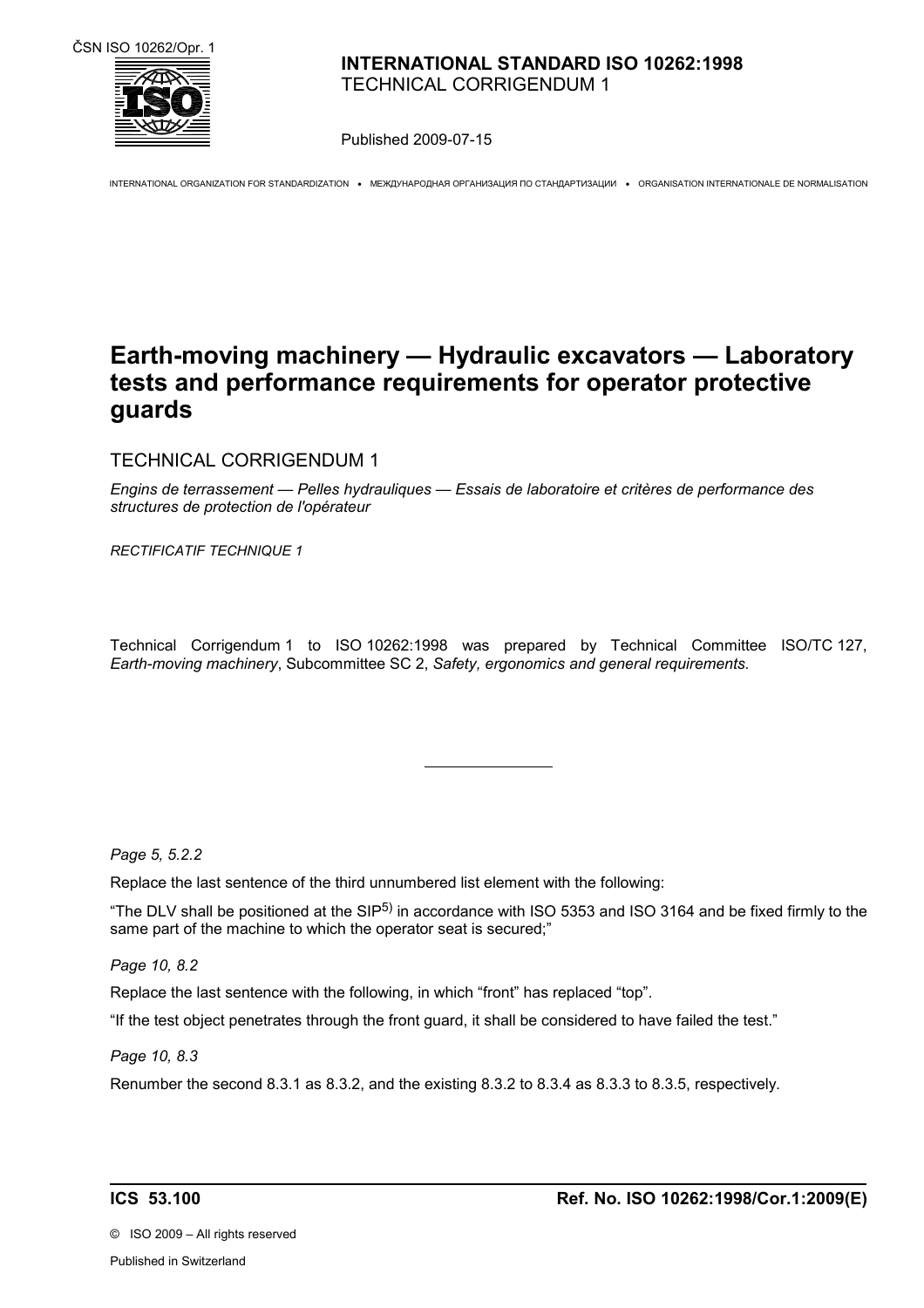*Page 10, 8.3.2 (corrected numbering)*

Replace with the following:

"Bolts used structurally shall be metric property class 8.8, 9.8 or 10.9 in accordance with ISO 898-1. Nuts used structurally shall be metric property class 8 or 10 in accordance with ISO 898-2."

### *Page 10, 8.3.4 (corrected numbering)*

Replace the last two sentences with the following:

"Specimens from tubular or structural sections shall be taken in accordance with ISO 148 from the middle of the side of greatest dimension and shall not include welds."